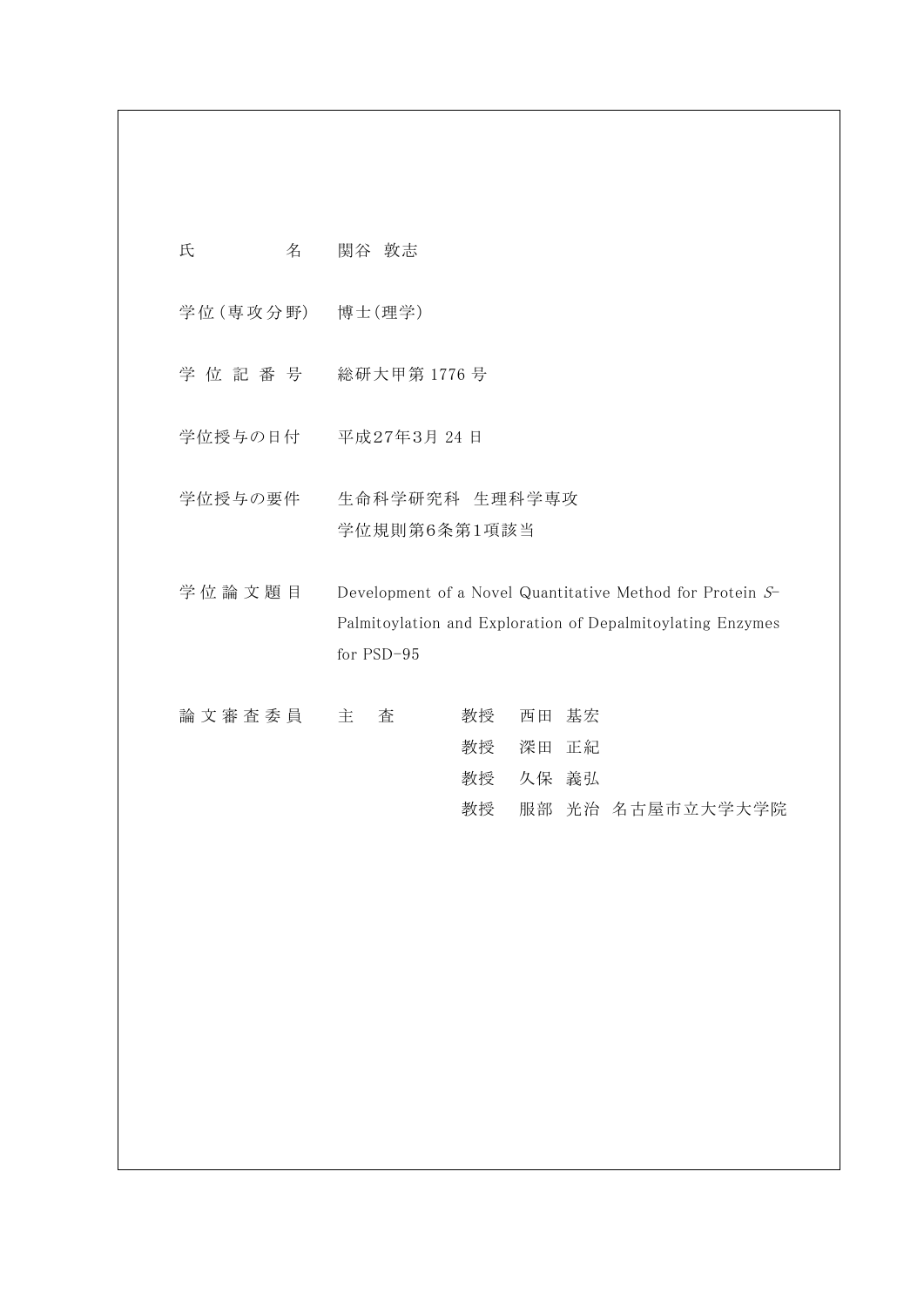## 論文内容の要旨

Summary of thesis contents

Protein *S*-palmitoylation is one of the reversibly regulated post-translational modifications. *S*-palmitoylation is an addition of a lipid palmitate to a specific cysteine residue via a thioester bond and plays a critical role in protein trafficking and function. *S*-palmitoylation modifies various types of proteins such as signaling molecules, ion channels, and scaffolding proteins. Post-synaptic scaffolding protein PSD-95 is one of the most intensively studied *S*-palmitoylated proteins and *S*-palmitoylation of PSD-95 is essential for its post-synaptic targeting. The palmitate cycling on palmitoyl proteins is dynamically regulated by palmitoyl acyltransferases (PATs) and palmitoyl-protein thioesterases (PPTs). Although the DHHC protein family has recently emerged as genetically conserved PATs, PPTs (*i.e.*, depalmitoylating enzymes) remain controversial since 1970s. Thus, the regulatory mechanism of reversible *S*-palmitoylation is incompletely understood. Another important issue in the *S*-palmitoylation research is the lack of the quantitative method to address *S*-palmitoylation stoichiometries of proteins in cells or tissues. Here, I challenged these two fundamental questions. In Chapter 1, I developed a novel method, acyl-PEGyl exchange gel shift (APEGS) assay, which allows quantification of the number of *S*-palmitoylation sites in palmitoylated proteins and their *in vivo* palmitoylation stoichiometries. In Chapter 2, I explored PSD-95 palmitoyl-protein thioesterases (P-PPTs).

The principle of the APEGS assay I developed is that the exchange of palmitates with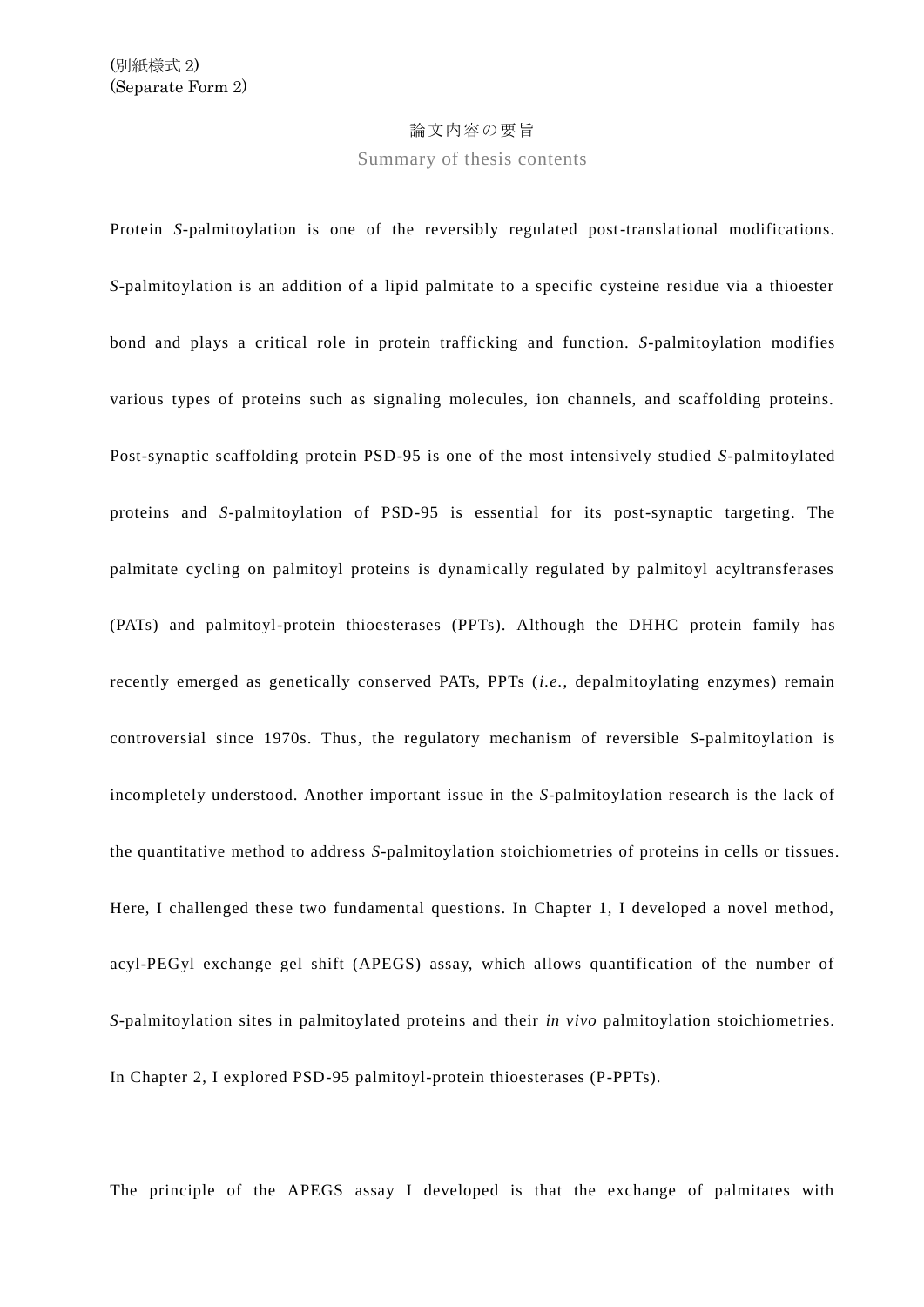high-molecular weight polymers, polyethylene glycols (PEGs), at the reversibly palmitoylated thiols induces the mobility shift of *S*-palmitoylated proteins on sodium dodecyl sulfate-polyacrylamide gel electrophoresis. The APEGS assay is composed of four chemical reactions: 1) reduction of intra- and intermolecular disulfide bonds by tris-(2-carboxyethyl) phosphine; 2) blockade of non-palmitoylated cysteine residues with a thiol specific modification reagent, *N*-ethyl maleimide; 3) cleavage of palmitoyl-cysteine thioester bonds with hydroxylamine treatment; and 4) introduction of maleimide-conjugated PEGs into newly exposed cysteines. I first optimized the conditions of individual chemical reactions and demonstrated that the extent of mobility shift observed in the APEGS assay depends on the number of *S*-palmitoylation sites using PSD-95 as a model substrate. Then, I applied this APEGS assay to various *S*-palmitoylated proteins in cultured rat hippocampal neurons and quantified the number of sites and stoichiometries of *S*-palmitoylation of previously reported palmitoyl proteins, including PSD-95, Hras, and  $Ga<sub>a</sub>$ . I for the first time found that about 80% of PSD-95 was di-palmitoylated in neurons and that the rest  $(\sim 20\%)$  of PSD-95 was not palmitoylated in neurons. I also found that depalmitoylation of PSD-95 was faster than that of Hras in neurons and that two palmitates on PSD-95 were cleaved almost at the same time with a half-life of  $1.8 \pm 0.4$  hours. Furthermore, the mathematical simulation suggests that the palmitoylation reaction of PSD -95 is four times as fast as the depalmitoylation reaction.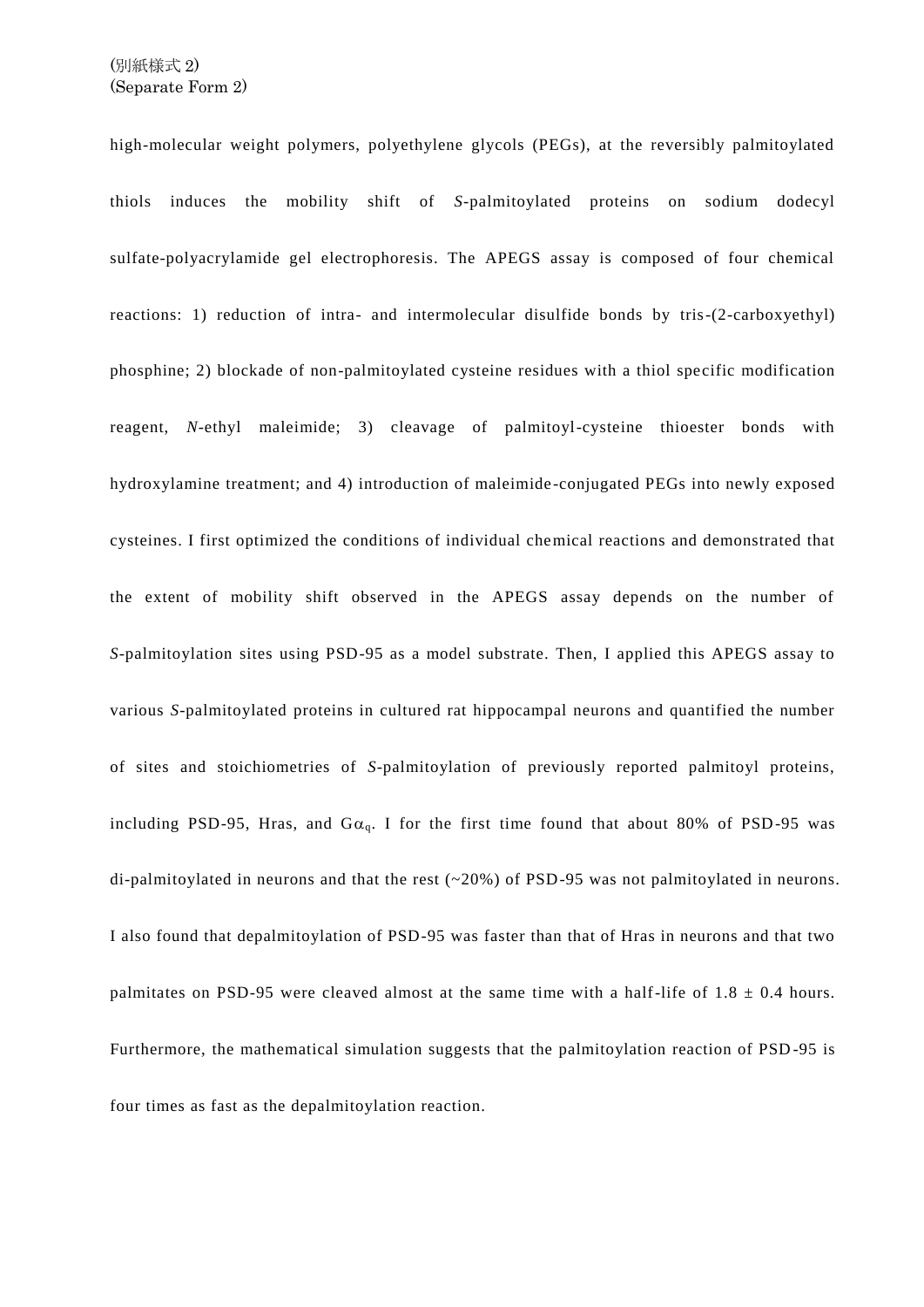Next, I explored PSD-95 depalmitoylating enzymes, P-PPTs. Because thioesterases mainly belong to huge serine hydrolase superfamily including proteases, esterases, and lipases, I attempted to examine whether members of uncharacterized serine hydrolases have PPT activit ies. I isolated 38 genes of mouse or rat serine hydrolases and examined their effects on the palmitoylation level of PSD-95 by a metabolic labeling assay with  $\binom{3H}{1}$ -palmitate in HEK293T cells. I found that 10 candidates showed activities to reduce PSD-95 palmitoylation levels. Importantly, these candidates belong to a distinct phylogenetic subgroup. I confirmed that these candidates were expressed in cultured rat hippocampal neurons and then investigated their subcellular localization. I found that only three members were uniquely localized at/near the post-synaptic membranes in rat hippocampal neurons, which were referred to as post-synaptic P-PPTs in this study. Since PSD-95 is expected to be depalmitoylated mainly at post-synaptic membranes, I selected post-synaptic P-PPTs for further analysis. I predicted and experimentally verified the catalytic triad amino acid residues of post-synaptic P-PPTs. I found that an ectopically expressed post-synaptic P-PPT directly bound to PSD-95 and dramatically reduced the palmitoylation level of endogenous PSD-95 in neurons. Then, I prepared rat hippocampal neurons in which three post-synaptic P-PPTs or the other candidate proteins were knocked down by using microRNA encoding adeno-associated viruses and investigated their effects on the depalmitoylation process of PSD-95. However, the depalmitoylation process of PSD-95 was not largely changed under the present experimental condition. This result raises three possibilities: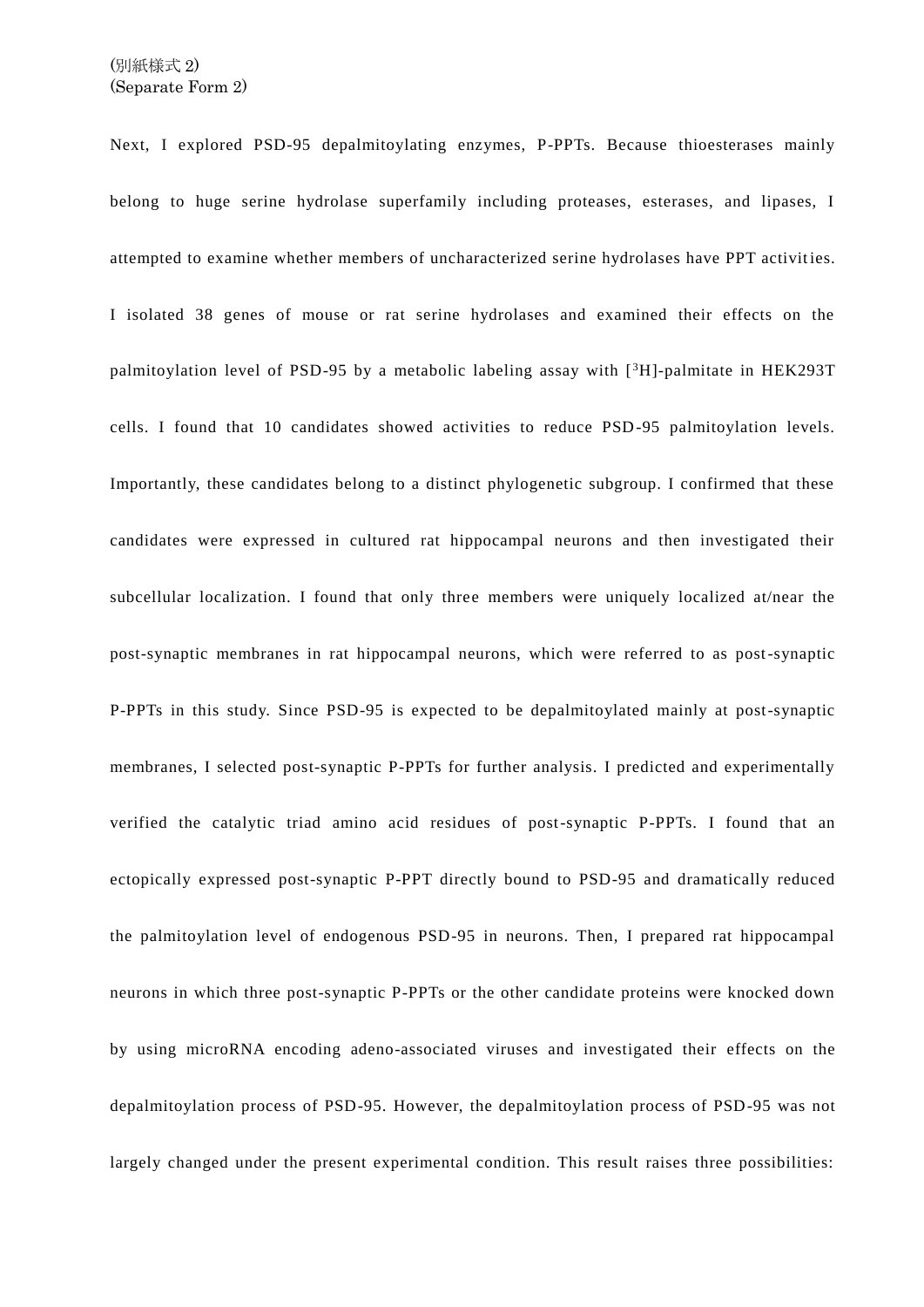1) insufficient knockdown, 2) molecular redundancy of P-PPTs, and 3) existence of other authentic candidates.

In conclusion, I established a novel method APEGS that for the first time provides quantitative information about the number of sites and stoichiometry of *S*-palmitoylation *in vivo*. This method will widely and rapidly spread over the *S*-palmitoylation research. Furthermore, I obtained 10 candidate proteins for PSD-95 depalmitoylating enzymes and characterized post-synaptic P-PPTs. Thus, my study should contribute to elucidating the molecular mechanism for the reversible *S*-palmitoylation in diverse cellular processes.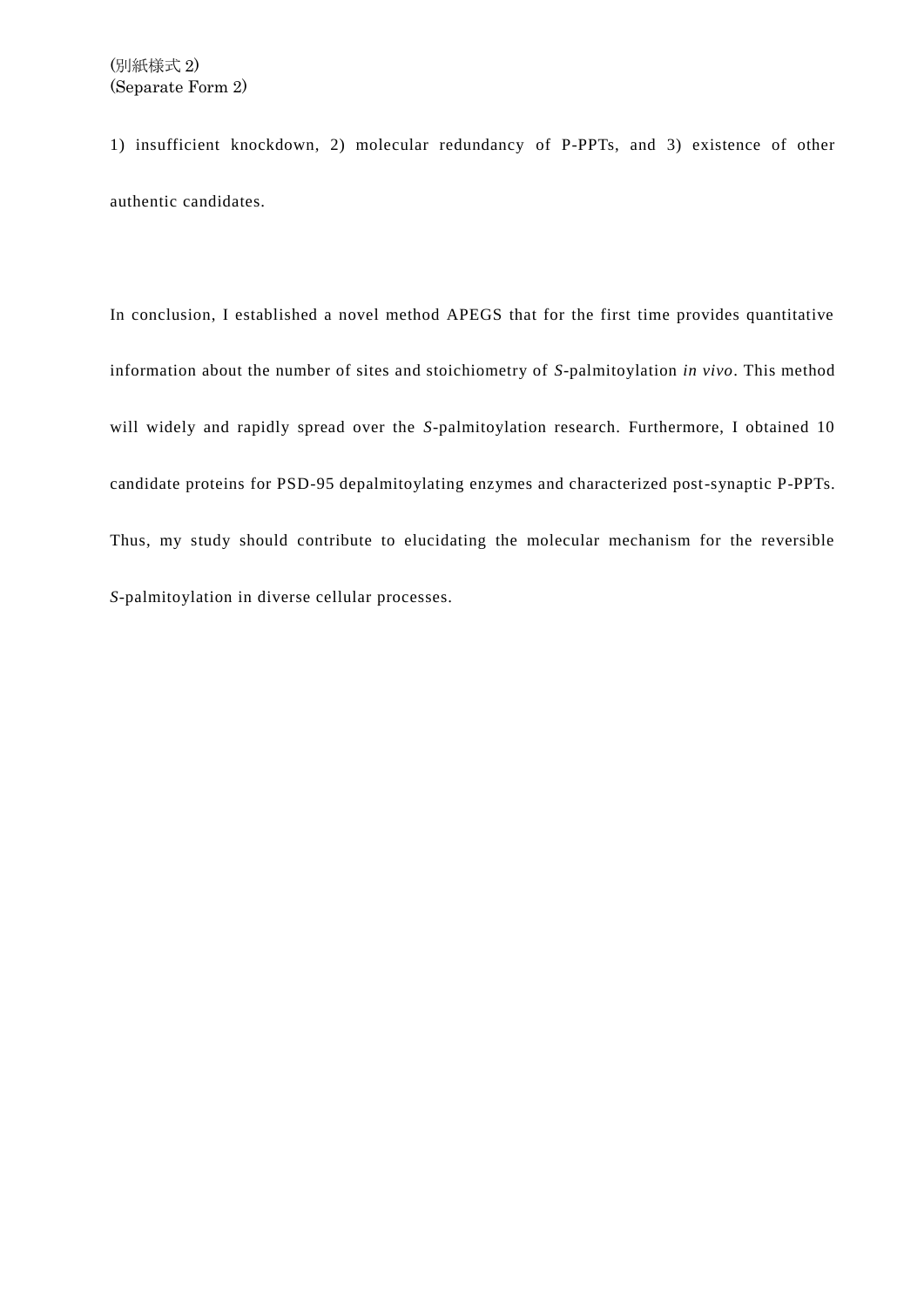## 博士論文の審査結果の要旨

Summary of the results of the doctoral thesis screening

蛋白質のパルミトイル化は、蛋白質を細胞膜の特定の場に集積させるための重要な翻訳 後修飾である。本論文は、蛋白質パルミトイル化の簡便な定量的解析法を確立し、これを 用いてポストシナプス蛋白質PSD-95のパルミトイル化/脱パルミトイル化プロセスの数 理モデル構築ならびに脱パルミトイル化候補酵素群を同定した研究である。

蛋白質パルミトイル化は、蛋白質のシステイン残基にパルミチン酸が結合する可逆性が 担保された脂質修飾であり、蛋白質の局在や機能を制御する。パルミトイル化は、細胞外 情報に応じてパルミトイル化酵素と脱パルミトイル化酵素により制御されると考えられて いる。近年、出願者が所属する研究室において哺乳動物(マウス)におけるパルミトイル 化酵素ファミリー蛋白質が同定され、その性状解析がなされてきたが、脱パルミトイル化 酵素は同定されていない。また、パルミトイル化蛋白質のストイキオメトリー(細胞内に おけるパルミトイル化蛋白質の割合)に言及しうる定量的解析手法もなかったことから、 パルミトイル化修飾の生理的意義は十分に理解されていなかった。

出願者は、神経細胞シナプスにおける代表的なパルミトイル化蛋白質であるPSD-95に着 目し、パルミトイル化の新規定量的解析手法の確立と脱パルミトイル化酵素の探索に取り 組んだ。4段階の化学反応によりパルミトイル化蛋白質のパルミトイル基と高分子ポリマ ーであるポリエチレングリコール(PEG)を交換することで、電気泳動上、パルミトイル 化されていた残基数に応じて蛋白質のバンドシフトを誘導する手法(acyl-PEGyl

exchange gel shift: APEGS法)を開発した。次に、APEGS法を用いて、ラット培養海馬 神経細胞における内在性PSD-95のパルミトイル化レベルを定量的に解析した。その結果、 PSD-95の約80%が2カ所パルミトイル化された状態で存在し、残りの20%が非パルミトイ ル化状態で存在していることを見出した。得られた定量的結果に基づき数理シミュレーシ ョンを構築したところ、PSD-95のパルミトイル化が、定常状態では、脱パルミトイル化の 約4倍速く進行することを示した。また、神経細胞におけるPSD-95の脱パルミトイル化が 半減期約1.8時間で進行すること、および2つのパルミトイル基がほぼ同時に切断されるこ とも明らかにした。

次に、先行研究と脱パルミトイル化酵素がセリン加水分解酵素に属することに基づき、 ラットおよびマウスの脳組織から38遺伝子を脱パルミトイル化候補酵素として単離した。 まず、 [ <sup>3</sup>H]パルミチン酸を用いた代謝ラベル法によりPSD-95に対する脱パルミトイル化 酵素活性を評価し、10個のPSD-95脱パルミトイル化酵素候補遺伝子(PSD-95

palmitoyl-protein thioesterase: P-PPTと命名)を得た。PSD-95の脱パルミトイル化は主に シナプス後部膜で起こると考えられているため、ポストシナプス型P-PPTに着目したとこ ろ、相同性の高い3つのメンバーがシナプス後部に局在していることを見出した。まず、 ポストシナプス型P-PPTの酵素活性中心を明らかにした。次に、アデノ随伴ウイルスベク ターを用いてポストシナプス型P-PPTを神経細胞に過剰発現させると、PSD-95のパルミト イル化レベルが減少することをAPEGS法により見出した。最後に、ノックダウン実験によ り、ポストシナプス型P-PPTおよび他の候補酵素がラット培養海馬神経細胞における生理